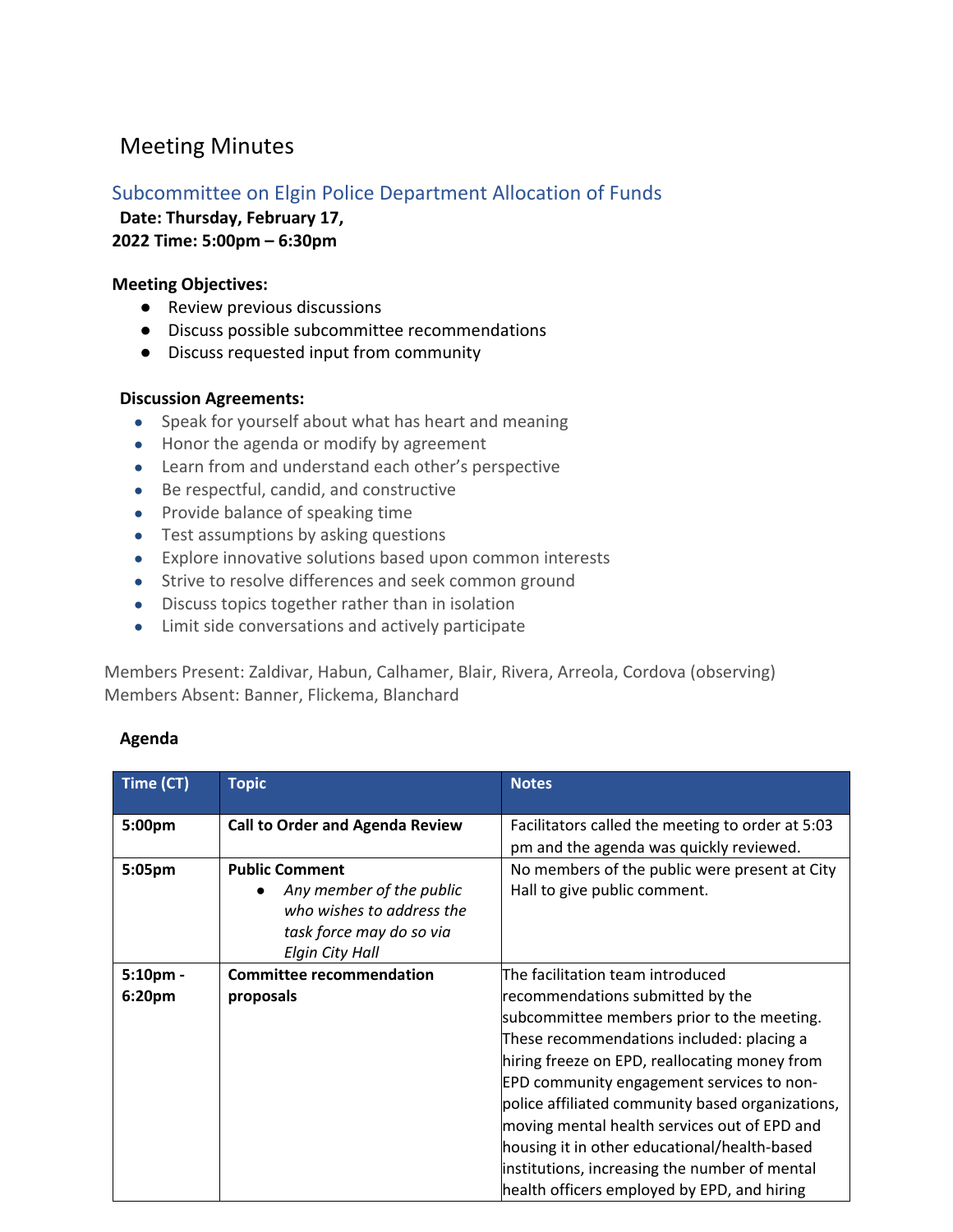| additional EPD officers to offset overtime, and<br>building a "Smart Station."                                                                                                                                                                                                                                                                                                                                                                                                                                                          |
|-----------------------------------------------------------------------------------------------------------------------------------------------------------------------------------------------------------------------------------------------------------------------------------------------------------------------------------------------------------------------------------------------------------------------------------------------------------------------------------------------------------------------------------------|
| Subcommittee members then shared their<br>motivations for offering the recommendations<br>they submitted. One Task Force member stated<br>that they believed the EPD had grown too large<br>and that the role of the police should be kept to<br>its core responsibilities. Other Task Force<br>members expressed that they wanted the EPD to<br>have greater resources to continue and expand<br>their community engagement.                                                                                                           |
| Subcommittee members then began their<br>discussion of how EPD's budget should reflect<br>community priorities around mental health<br>services.                                                                                                                                                                                                                                                                                                                                                                                        |
| One member notes the the implementation of<br>Illinois' new suicide hotline number, 988,<br>representated a new opportunity to direct calls<br>around mental health toward the most effective<br>services.                                                                                                                                                                                                                                                                                                                              |
| Chief Lalley responded that EPD is currently<br>working on triaging mental health calls and<br>directing them toward providers. However, the<br>Chief noted that often police services are needed<br>in crisis situations and that often the police<br>provide a continuum of care in directing persons<br>in need to mental health professionals. The Chief<br>stated that that dual response is often the best<br>approach in real-world situations.                                                                                  |
| The subcommittee then discussed how EPD<br>response to addiction could be altered. One<br>subcommittee member suggested that local<br>organizations like Point to Point, which currently<br>provides narcan and fentanyl strips that EPD does<br>not, could be supported in creating a greater<br>addiction response effort using money that is<br>allocated to EPD. The member suggested that this<br>could be an effective solution because many<br>communities in Elgin do not trust the police and<br>do not turn to them for help. |
| Chief Lalley stated that EPD already has the "We<br>Can Help" program in which anyone who enters<br>the police department and states they need help<br>with their addiction will be given assistance in                                                                                                                                                                                                                                                                                                                                 |